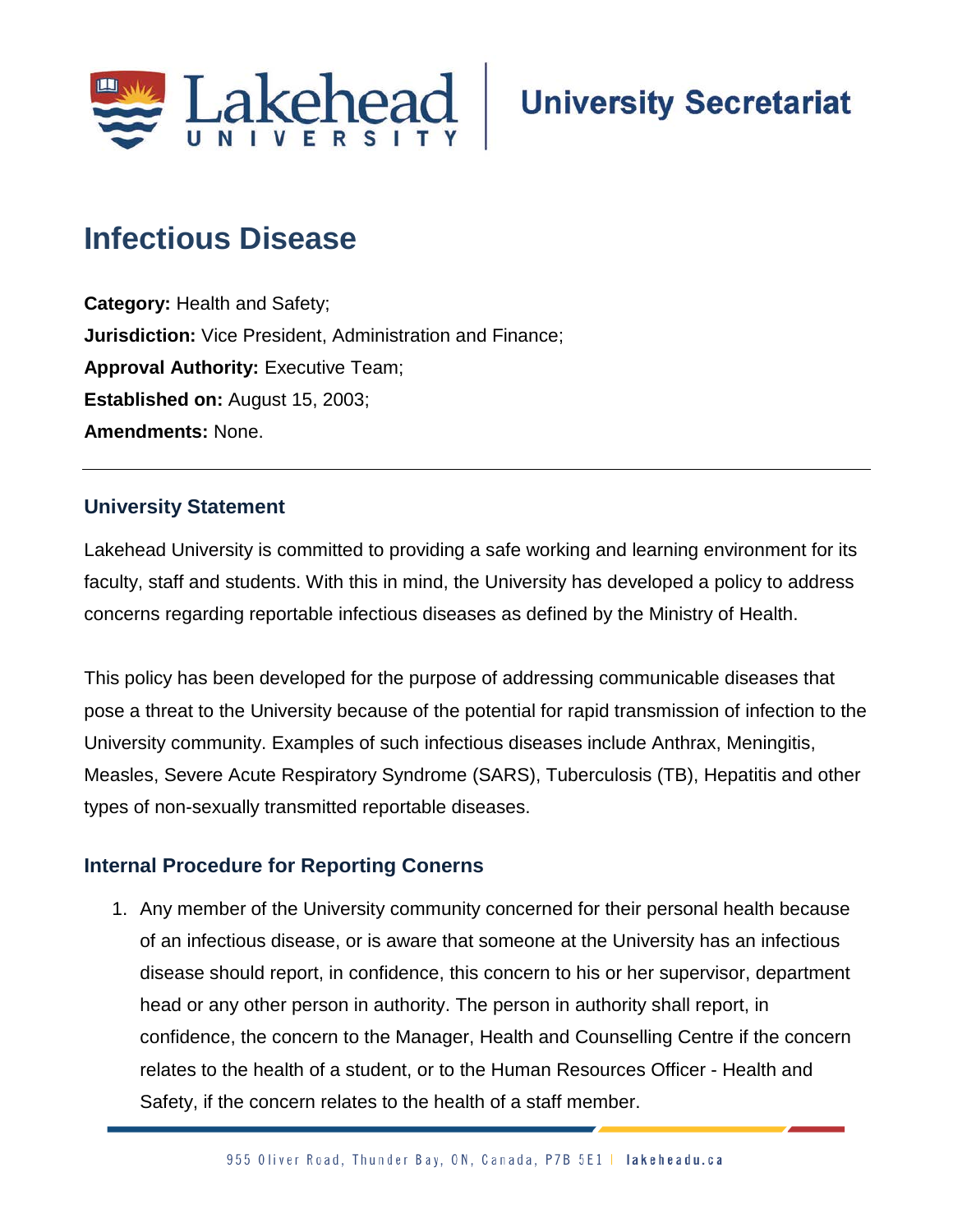2. If it is confirmed by a member of the University community has contracted a reportable infectious disease the Thunder Bay District Health Unit will advise the University as to what action is required to be taken. The University will comply with any such directives.

### **Examination Cancellation**

The President, will decide, in consultation with the VP (Academic) and the Executive Director, University Services (and the Chair of the Infectious Disease Response Team) whether to proceed with or to postpone examinations in the event that a member(s) of the University community has contracted reportable infectious disease.

# **Internal Procedures to Comply with Directives from the Thunder Bay District Health Unit**

If the Thunder Bay District Health Unit decides that action must be taken, the Manager of Health and Counselling Center in conjunction with the Human Resources Officer, Health and Safety will convene a meeting of the Infectious Disease Response Committee to ensure the University complies with the directives of the TB District Health Unit.

The Infectious Disease Response Committee shall consist of, but not necessarily be limited to: Executive Director, University Services - Chair Manager, Health & Counselling Centre Manager, Residence and Conference Services Representative, Office of Communications Representative, Physical Department Manager, Security Services Vice- Provost Student Affairs Human Resources Officer -Health & Safety President, Lakehead University Student Union

### **Communications**

All official communications with respect to any incident of a reportable, communicable disease, and especially communications with the media must be channelled through the Office of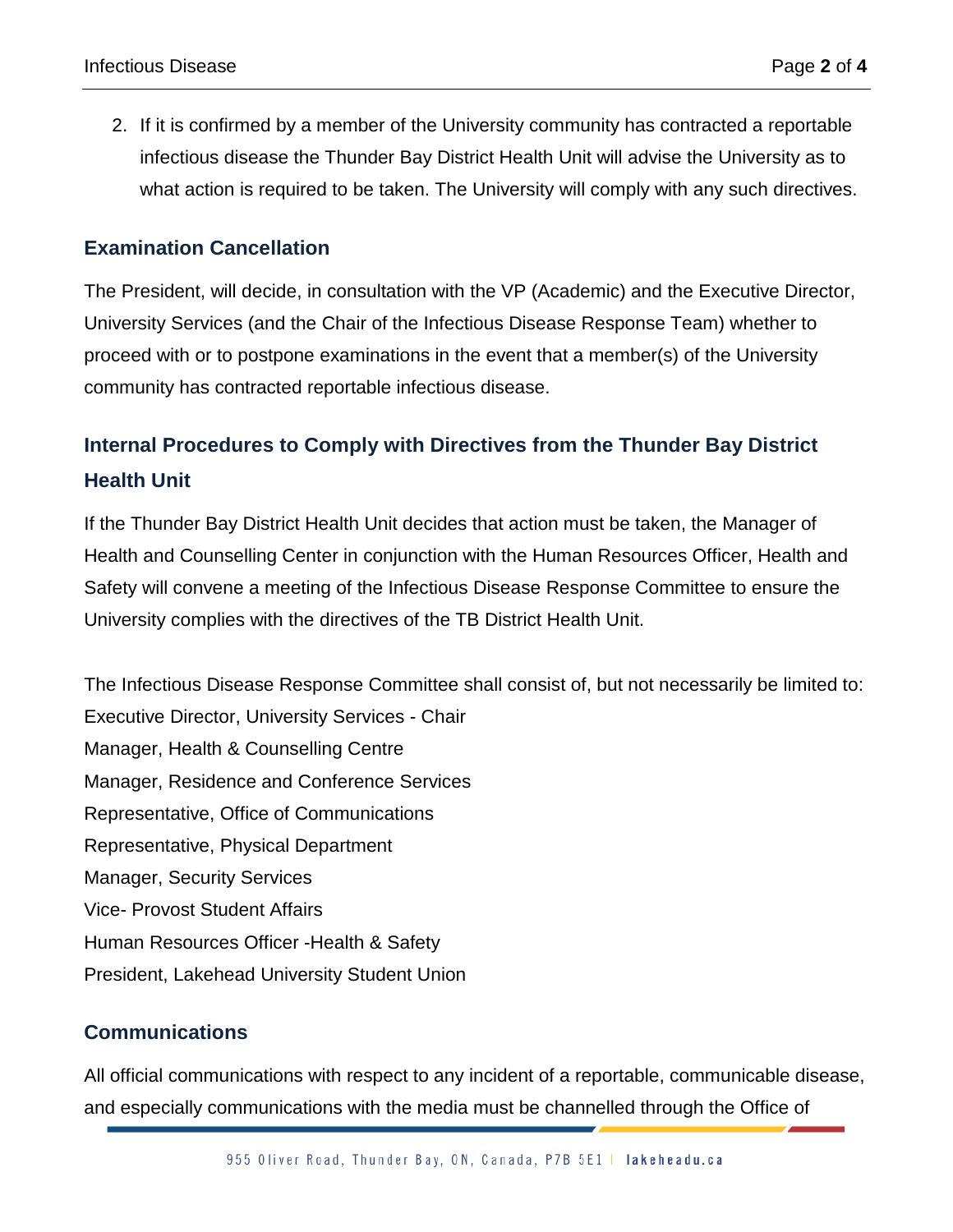Communications. The Office of Communications will ensure that an appropriate communications protocol is developed with input from the Infectious Disease Response Committee and other departments or individuals as may be appropriate.

### **Confidentiality**

Except where required by law under no circumstances will the identity of the individual(s) be disclosed.

### **Review by Committee**

The Infectious Disease Response Committee shall convene in the aftermath of an incident to review the events to determine the appropriateness and effectiveness of the response. Furthermore, the Committee may meet to determine whether any further preventive action is necessary, and prepare for any external inquests or enquiries arising from the event.

### **Policy Review**

This responsibility for the review of this policy rests with the Executive Director. The policy should be reviewed at least every three (3) years.

**Review Period:** 3 years; **Date for Next Review:** 2020-2021; **Related Policies and Procedures:** To be determined; **Policy Superseded by this Policy:** None.

The University Secretariat manages the development of policies through an impartial, fair governance process, and in accordance with the Policy Governance Framework. Please contact the University Secretariat for additional information on University policies and procedures and/or if you require this information in another format: